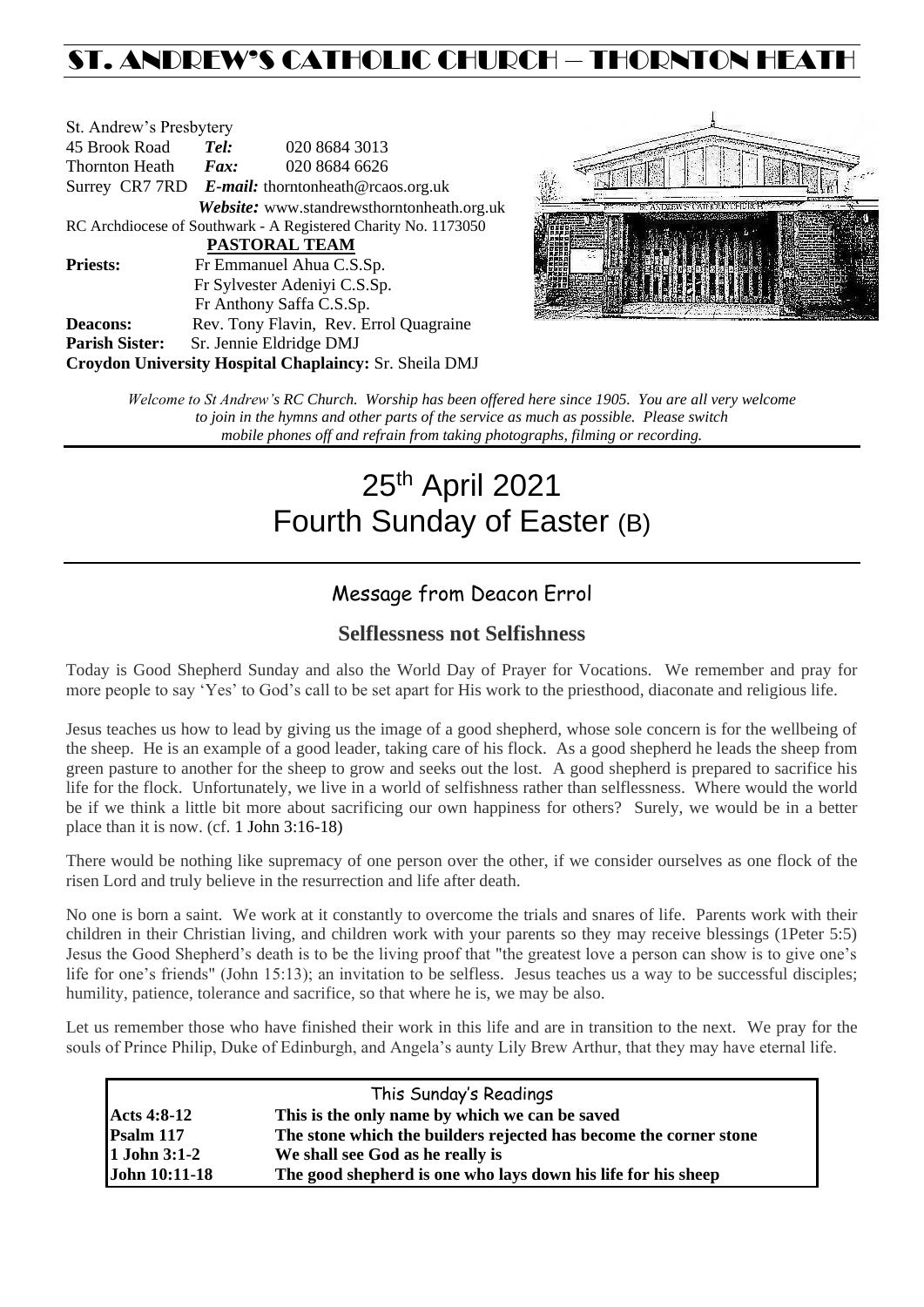Diary for the Week

| Sunday 25 <sup>th</sup> April    |                    | 6.00pm (Saturday) First Mass of Sunday | For the People of the Parish                  |
|----------------------------------|--------------------|----------------------------------------|-----------------------------------------------|
| $4th$ Sunday of Easter           | $9.30$ am          | <b>Mass</b>                            | Lily Brew Arthur RIP                          |
| World Day of Prayer for          | 11.30am            | <b>Mass</b>                            | Madeline Victoire (92 <sup>nd</sup> Birthday) |
| <i>Vocations</i>                 | 6.00 <sub>pm</sub> | Mass                                   | Lewin Family (Thanksgiving)                   |
| Monday 26 <sup>th</sup> April    | $7.30$ am          | Mass                                   | Ana Rita Fernandes RIP                        |
|                                  | 10.00am            | <b>Mass</b>                            | Esther Oyeyinka (Birthday)                    |
| Tuesday 27 <sup>th</sup> April   | 7.30am             | <b>Mass</b>                            | Len Highland RIP (Birthday)                   |
|                                  | 10.00am            | Mass                                   | Kevin Daniel Tester RIP                       |
| Wednesday 28 <sup>th</sup> April | $7.30$ am          | Mass                                   |                                               |
|                                  | 10.00am            | <b>Mass</b>                            | Paul Etuka RIP                                |
| Thursday 29th April              | $7.30$ am          | <b>Mass</b>                            |                                               |
|                                  | 10.00am            | <b>Mass</b>                            | <b>Sr Mary Martin RIP</b>                     |
| Friday 30 <sup>th</sup> April    | $7.30$ am          | <b>Mass</b>                            | <b>Robert Suckling RIP</b>                    |
|                                  | 10.00am            | <b>Mass</b>                            | In Honour of Our Lady of Africa               |
| Saturday $Ist$ May               | $9.30$ am          | <b>Mass</b>                            | Timothy & Cleta Andradi (F)                   |
| St Joseph the Worker             | $10.00 - 10.30$ am | <b>Confessions</b>                     |                                               |
|                                  | $5.00 - 5.30$ pm   | <b>Confessions</b>                     |                                               |
|                                  | 6.00 <sub>pm</sub> | <b>First Mass of Sunday</b>            | For the People of the Parish                  |
| Sunday $2^{nd}$ May              | 9.30am             | <b>Mass</b>                            | Virginia Athayde RIP                          |
| $5th$ Sunday of Easter           | 11.30am            | <b>Mass</b>                            | Tobech Uche (Birthday)                        |
|                                  | 6.00 <sub>pm</sub> | <b>Mass</b>                            | Nana Mike Hayfron (Birthday)                  |

Church cleaners: this week: Judie's Crew, next week: Fifi's Group

# St. Andrew's Parish Notices

## **400 CLUB DRAW FOR APRIL**

£20 No: 118 - Sheila Behan

£10 No: 78 - Henry Barrie

£10 No: 17 - Alexandrina De Souza

# **SECOND COLLECTION THIS WEEKEND**

The second collection this weekend, 25<sup>th</sup> April, will be for the Priest's Training Fund. This collection helps to meet the cost of training students for the priesthood and the permanent diaconate. It also supports certain forms of ongoing formation of the clergy.

## **NATIONAL DAY OF PRAYER FOR THE VICTIMS AND SURVIVORS OF ABUSE ON TUESDAY 4TH MAY**

The Pontifical Commission for the Protection of Minors (PCPM) has highlighted the importance of prayer and suggested to Pope Francis that the worldwide Catholic Church should join together in a day of prayer. The Holy Father has welcomed this initiative. From 2021, in response to a request from the Let's Be Honest working group, the Bishops have chosen Tuesday of the 5<sup>th</sup> Week of Easter as the Day of Prayer for Victims and Survivors of Abuse -  $4^{\overline{th}}$  May.

## **LIVE STREAMING EQUIPMENT FOR ST ANDREW'S**

At the time of writing we hope Talk Talk will be here shortly to install the wi-fi for the live streaming in the next few days. We hope to be up and running soon after. Again I apologise for the length of time this has taken for the problems to be fixed. Thank you for your patience and thank you again to everyone for your kind generosity. *Fr Emmanuel.*

# **REPOSITORY**

The Repository will be open after the 9.30am Mass on Sundays. For access you will need to re-enter the Church at the front entrance after exiting through the side doors.